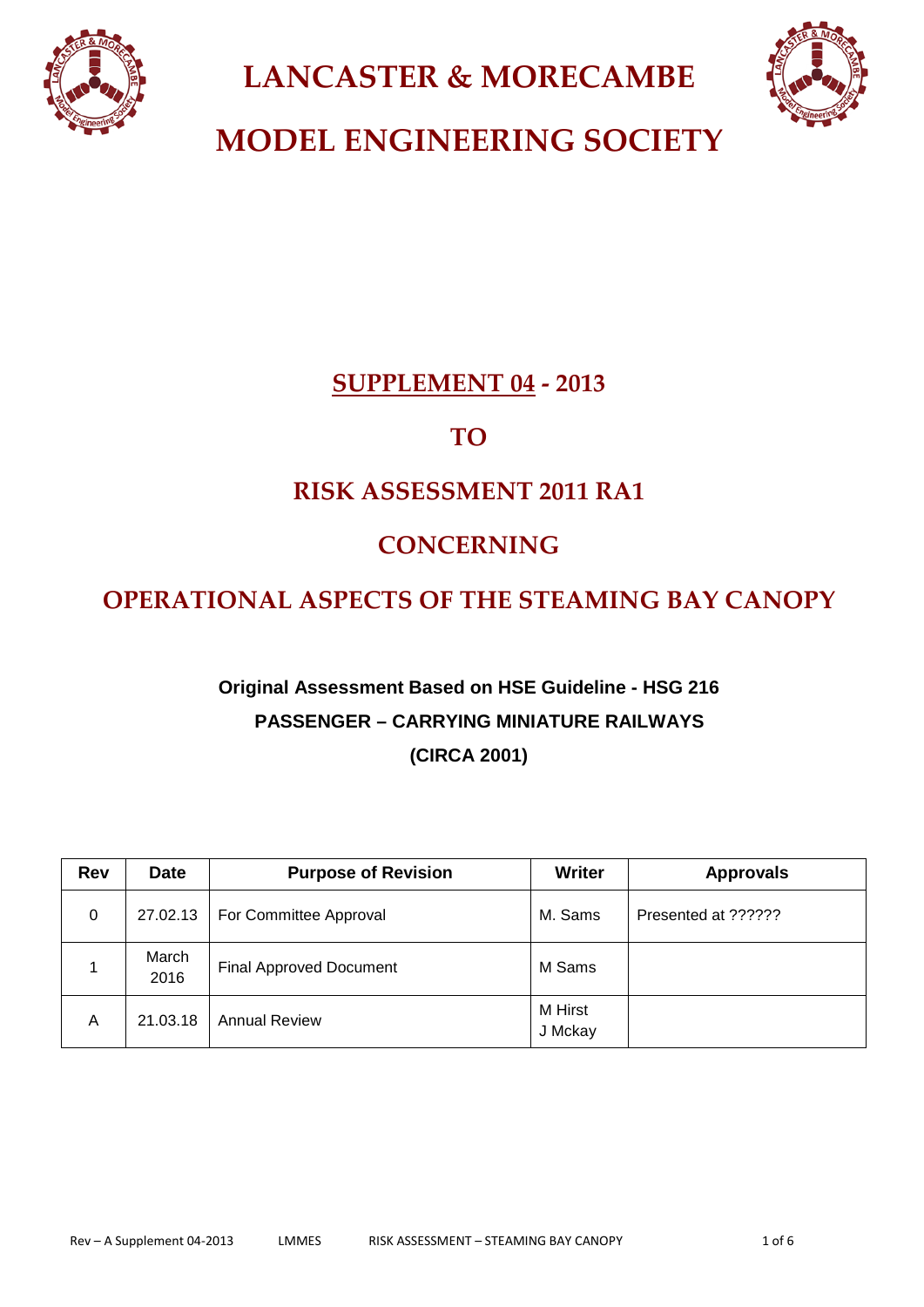

**LANCASTER & MORECAMBE**



# **MODEL ENGINEERING SOCIETY**

## **CONTENTS**

| Introduction to the Assessment Supplement 04-2013 | Page 3 |
|---------------------------------------------------|--------|
|                                                   |        |

## **Annual Operational Risk Assessment**

| <b>Table A</b> | <b>Access and Egress</b>                     | Page 4 |
|----------------|----------------------------------------------|--------|
| <b>Table B</b> | <b>Lifting, Falling, Dropped Objects</b>     | Page 5 |
| <b>Table C</b> | <b>Collision &amp; Derailment</b>            | Page 5 |
| <b>Table D</b> | <b>Fuel Explosion &amp; Corrosive Fluids</b> | Page 6 |
| <b>Table E</b> | <b>Electrical Hazards</b>                    | Page 6 |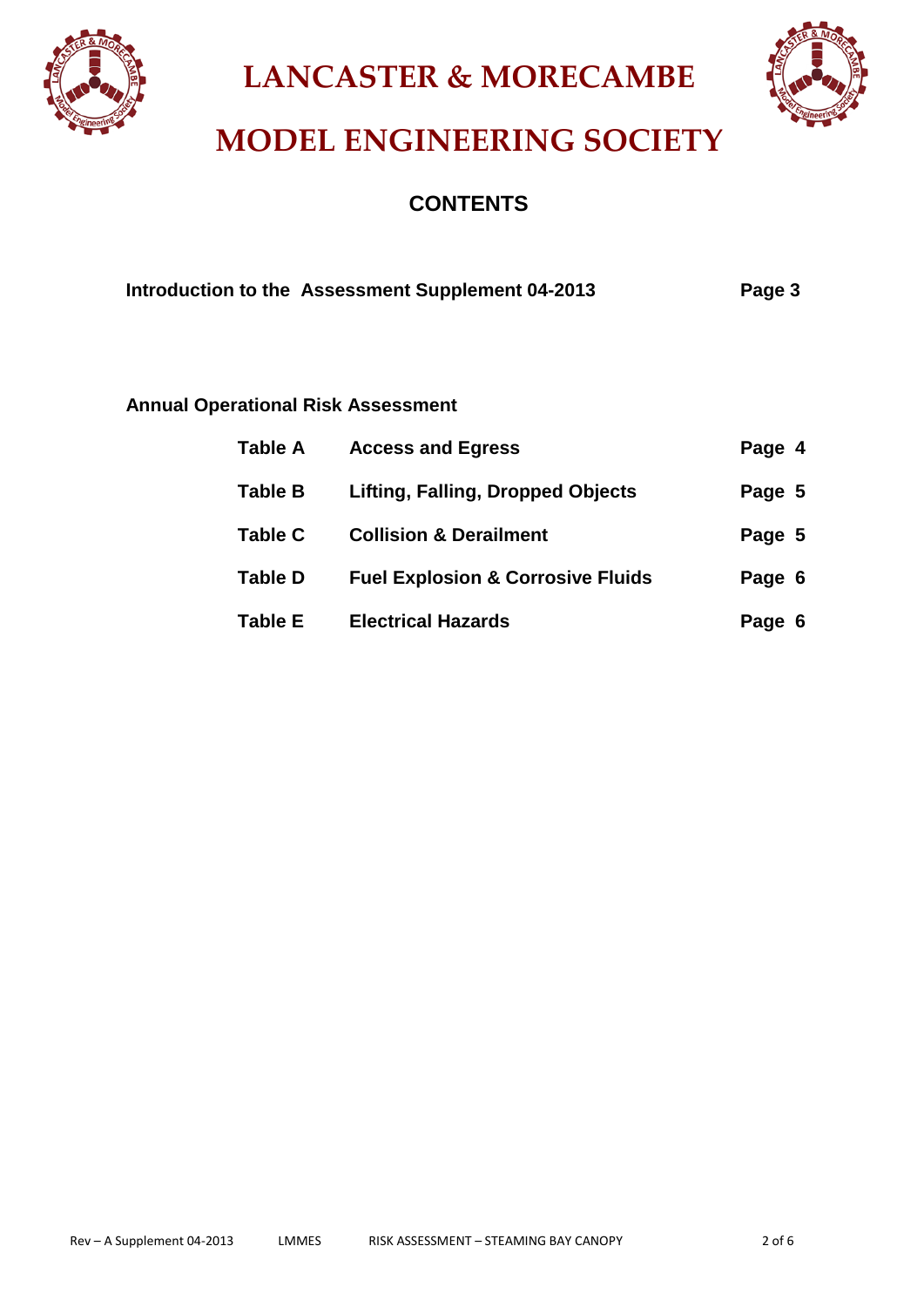

**LANCASTER & MORECAMBE**



# **MODEL ENGINEERING SOCIETY**

## **RISK ASSESSMENT 2011 – SUPPLEMENT 04-2013**

#### **Introduction to the Assessment Supplement 04-2013**

This Supplement has been prepared for submission to the LMMES Committee to provide a documented Assessment of the likely operational issues that could arise from the installation of a weather canopy over the steaming bays, and to obtain Committee Approval of said facility from an operational aspect.

The basic premise is the installation of a three compartment structure having three curved roof sections each of 3m radius. The centre compartment would be 4.5 m wide covering 3 steaming bays and adjoining at each end a 3.25m compartment coving 2 steaming bays. The three roof sections are supported on eight columns, nominally 160 diameter by 2.5m high to the eaves. The space below the eaves is open to the elements. The roof will be of 16mm clear polycarbonate sheet. The structure will be of powder coated steel. Internal lighting is not foreseen. Rainwater drainage will spill onto the car park area and so not add to the current water loading of that area. For further detail refer to the attached drawings/schemes.

This assessment is concerned with the operational aspects, the design and manufacture will be in the hands of APEX Ltd of Southport.

#### **Risk Assessment Process**

The recommendations of HSG 216 will be re-reviewed based on Rev C of the Cinderbarrow Risk Assessment dated 2011 extracting the appropriate topics and subjects.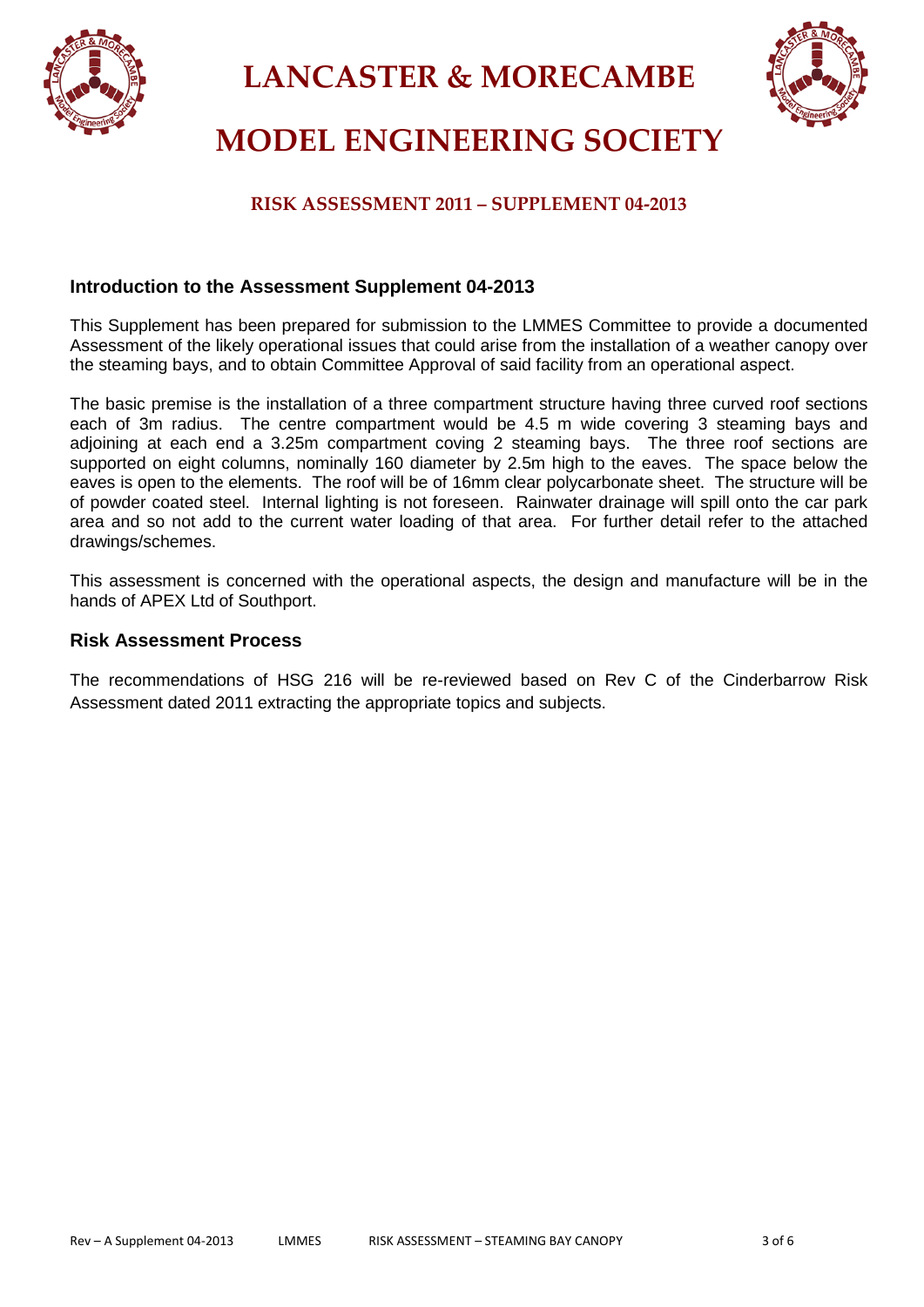### **Annual Operational Risk Assessment – Focus on Steaming Bay Canopy**

Ranking System is Event Severity to Health x Likelihood = Ranking Value. Likelihood assessment based partially on site incident history.

Ranking of 0 = Risk is Negligible due to Applied Control Action; no action required; but don't be complacent

Ranking of  $1 =$  Risk is Low but monitor the situation

Ranking of 2 = Risk is Medium; consequence should be avoided; take further action to reduce risk.

Ranking of >3 = Risk is High; take immediate action to reduce risk.

| <b>ITEM</b><br>REF: | <b>CONSIDERATION</b>                       | <b>POSSIBLE</b><br><b>CONSEQUENCE</b> | <b>EVENT</b><br><b>SEVERITY</b><br>$0 = Neg$<br>$1 = Low$<br>$2=Med$<br>$3 = High$ | LIKE-<br><b>LIHOOD</b><br>$0 = Neg$<br>$1 = Low$<br>$2 = Mod$<br>$3 = High$ | <b>RANKING</b> | <b>CONTROL ACTION</b>                                                                                                                                                                                                                                                                                                                                                                                                                                                          |
|---------------------|--------------------------------------------|---------------------------------------|------------------------------------------------------------------------------------|-----------------------------------------------------------------------------|----------------|--------------------------------------------------------------------------------------------------------------------------------------------------------------------------------------------------------------------------------------------------------------------------------------------------------------------------------------------------------------------------------------------------------------------------------------------------------------------------------|
| <b>A1</b>           | <b>Covered Steaming Bay</b>                | Inhalation of<br>gases/fumes          | $\overline{2}$                                                                     | $\Omega$                                                                    | $\overline{0}$ | The Steaming Bay Canopy is open on all sides<br>and freely ventilated. There is no hazard.                                                                                                                                                                                                                                                                                                                                                                                     |
| A2                  | Escape routes                              | Trapped personnel.                    | $\overline{2}$                                                                     | $\mathbf 0$                                                                 | $\overline{0}$ | The Steaming Bay Canopy is open on all sides<br>and operatives are at ground level. There are no<br>additional hazards for escape.                                                                                                                                                                                                                                                                                                                                             |
| A <sub>3</sub>      | Movement of Locos on<br>Steaming Bay rails | Blocked access to<br>manage locos     | 2                                                                                  | $\Omega$                                                                    | $\Omega$       | There are vertical support columns for the canopy<br>between bays in 2 locations. The bays are not<br>obstructed in a way that hinders the driver walking<br>with a loco to the traverser end of the rails and<br>access to the same rail is available on the<br>opposite side to the support column in these 2<br>locations.<br>Should a loco creep under own effort to the<br>traverser end of the rails it is stopped by the<br>hinged buffer-plate at the end of the rail. |

### **TABLE "A" ACCESS AND EGRESS**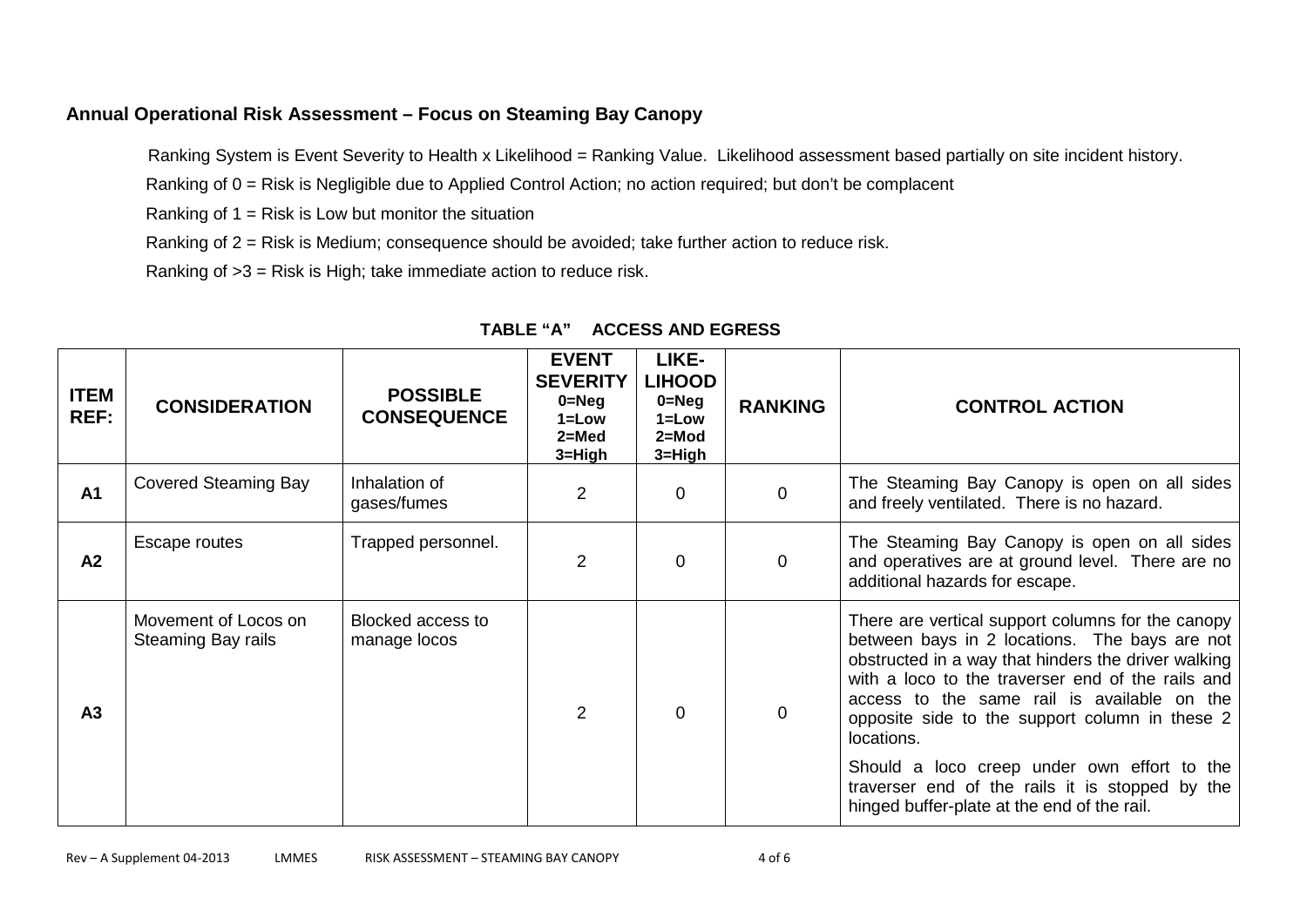## **TABLE** "**B" LIFTING, FALLING, DROPPED OBJECTS**

| <b>ITEM</b><br>REF: | <b>CONSIDERATION</b>                                               | <b>POSSIBLE</b><br><b>CONSEQUENCE</b> | <b>EVENT</b><br><b>SEVERITY</b><br>$0 = Neg$<br>$1 = Low$<br>$2 = Med$<br>$3 = High$ | LIKE-<br><b>LIHOOD</b><br>$0 = Neg$<br>$1 = Low$<br>2=Mod<br>$3 = High$ | <b>RANKING</b> | <b>CONTROL ACTION</b>                                                                                                                                                          |
|---------------------|--------------------------------------------------------------------|---------------------------------------|--------------------------------------------------------------------------------------|-------------------------------------------------------------------------|----------------|--------------------------------------------------------------------------------------------------------------------------------------------------------------------------------|
| <b>B1</b>           | Moving Loco's from<br>vehicles to hydraulic lift<br>and traverser. | Nip fingers.<br>Trapped personnel     |                                                                                      |                                                                         |                | Two people to assist when unloading and moving<br>traverser. Loco to be steadied whilst moving it<br>and make sure Bridge Connector is lined up and<br>pinned before movement. |

### **TABLE "C" COLLISION AND DERAILMENT**

| <b>ITEM</b><br>REF: | <b>CONSIDERATION</b> | <b>POSSIBLE</b><br><b>CONSEQUENCE</b> | <b>EVENT</b><br><b>SEVERITY</b><br>$0 = Neg$<br>$1 = Low$<br>$2 = Med$<br>$3 = High$ | LIKE-<br><b>LIHOOD</b><br>$0 = Neg$<br>$1 = Low$<br>$2 = Mod$<br>$3 = High$ | <b>RANKING</b> | <b>CONTROL ACTION</b>                                                |
|---------------------|----------------------|---------------------------------------|--------------------------------------------------------------------------------------|-----------------------------------------------------------------------------|----------------|----------------------------------------------------------------------|
| C <sub>1</sub>      | Derailment           | Nip Fingers.<br>Manual Handling.      |                                                                                      |                                                                             | 0              | Ensure bridge on traverser is aligned and pinned<br>before movement. |